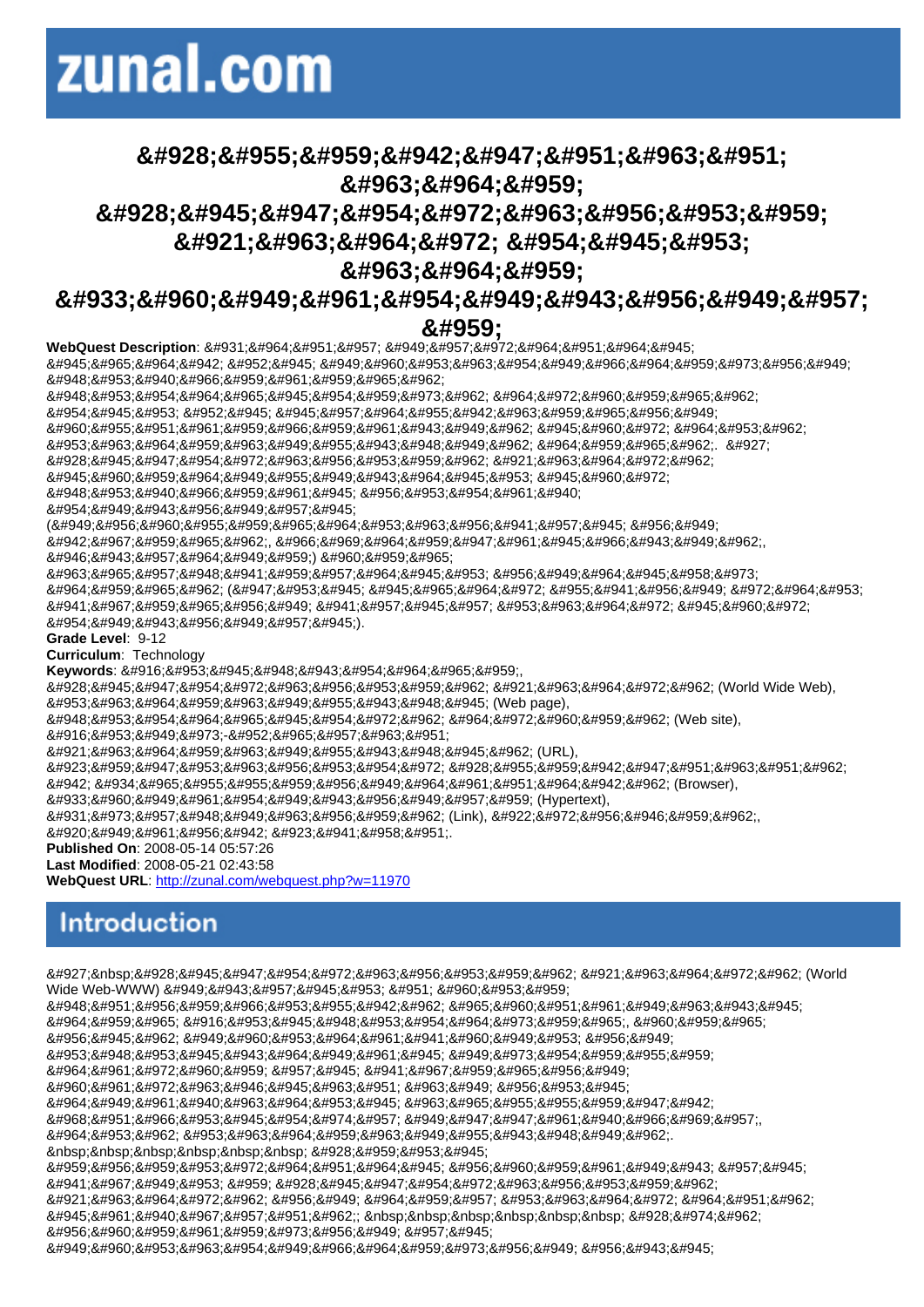84953;8#963;8#964;8#959;8#963;8#949;8#955;8#943;8#948;8#945;8#954;8#945;8#953;8#957;8#945;8#964;8#951; 8#948;8#959;8#973;8#956;8#949; 8#963;8#964;8#951;8#957; 8#959;8#952;8#972;8#957;8#951; 8#945;8#960;8#972; 8#964:8#959:8#957:8#965:8#960:8#959:8#955:8#959:8#947:8#953:8#963:8#964:8#942: μας; Πώς 8#956;πορούμε να «σερφάρουμε» (να πλοηγηθούμε) στον 8#928;8#945;8#947;8#954;8#972;8#963;8#956;8#953;8#959;  $8#921;8#963;8#964;8#972;$ ; $8#924;8#949;8#955;8#949;8#964;8#974;8#957;8#964;8#945;8#962;$ προσεκτικά την 8#949;8#957;8#972;8#964;8#951;8#964;8#945;8#952;8#945;8#999;8#943;8#963;8#964;8#949; 8#963;8#949; 8#952;8#941;8#963;8#951;8#957;8#945;8#945;8#960;8#945;8#957;8#964;8#942;8#963;8#949;8#964;8#949; 8#963:8#964:8#945: 8#960:8#945:8#961:8#945:8#960:8#940:8#957:8#969: 8#949;8#961;8#969;8#964;8#942;8#956;8#945;8#964;8#945; 8#954;8#953; 8#957;8#945; 8#967;8#961;8#951;8#963;8#953;8#956;8#959;8#960;8#959;8#953;8#949;8#943;8#964;8#949; 8#964:8#951:8#957: 8#965;8#960;8#951;8#961;8#949;8#963;8#943;8#945; 8#964;8#959;8#965; 8#928;8#945;8#947;8#954;8#972;8#963;8#956;8#953;8#959;8#965; 8#921;8#963;8#964;8#959;8#973; 8#928;8#961;8#953;8#957;8#960;8#961;8#959;8#967;8#969;8#961;8#942;8#963;8#959;8#965;8#956;8#949;8#949; 8#963;8#964;8#959; 8#954;8#973;8#961;8#953;8#959; 8#956;8#941;8#961;8#959;8#962; 8#964;8#951;8#962; 8#949;8#961;8#947;8#945;8#963;8#943;8#945;8#962;8#945;8#957;8#959;8#943;8#958;8#964;8#949;8#964;8#959; 8#945;8#961;8#967;8#949;8#943;8#959; 8#956;8#949; 8#964;8#953;8#962;  $&4948;&4953;&4945;&4966;&4940;&4957;&4949;&4953;&4949;&4962;&4964;&4959;&4965;$  Power Point  $&4954;&4945;&4953;$ 8#948;8#949;8#943;8#964;8#949;8#964;8#953;8#962;8#946;8#945;8#963;8#953;8#954;8#941;8#962; 8#941;ννοιες που πρέπει να 8#956;8#940;8#952;8#949;8#964;8#949;8#963;8#964;8#951;8#957;8#949;8#957;8#972;8#964;8#951;8#964;8#945; αυτή.

## Tasks

8#931;8#964;8#951;8#957;8#949;8#957;8#972;8#964;8#951;8#904;8#945;8#945;8#965;8#964;8#942;8#952;8#945; 8#949;8#960;8#953;8#963;8#954;8#949;8#966;8#964;8#959;8#973;8#956;8#949; 8#963:8#965:8#947:8#954:8#949:8#954:8#961:8#953:8#956:8#941:8#957:8#959:8#965:8#962: 8#948;8#953;8#954;8#964;8#965;8#945;8#954;8#959;8#973;8#962;8#964;8#972;8#960;8#959;8#965;8#962;  $8#948;8#959;8#965;8#955;8#949;8#973;8#959;8#957;8#964;8#945;8#962;8#945;8#957;8#940;$ 8#959;8#956;8#940;8#948;8#949;8#962;8#963;8#964;8#959;8#965;8#962; 8#965;8#960;8#959;8#955;8#959;8#947;8#953;8#963;8#964;8#941;8#962; 8#964;8#959;8#965; 8#949;8#961;8#947;8#945;8#963;8#964;8#951;8#961;8#943;8#959;8#965; 8#956;8#945;8#962;  $8#931;8#965;8#947;8#954;8#949;8#954;8#961;8#953;8#956;8#941;8#957;8#945;8#960;8#961;8#941;8#960;8#949;8#953;$ 8#957;8#945;8#965;8#955;8#959;8#960;8#959;8#953;8#942;8#963;8#959;8#956;8#956;8#949;8#948;8#973;8#959; 8#948;8#961;8#945;8#963;8#964;8#951;8#961;8#953;8#972;8#964;8#951;8#964;8#949;8#962;. Στόχος μας είναι να : 8hbsp; 8#957; 8#945; 8#949; 8#960; 8#953; 8#963; 8#954; 8#941; 8#960; 8#964; 8#959; 8#963; 8#963; 8#964; 8#949; και να πλοηγούμαστε 8#963;8#949; 8#963;8#965;8#947;8#954;8#949;8#954;8#961;8#953;8#956;8#941;8#957;8#949;8#962; 8#953;8#963;8#964;8#959;8#963;8#949;8#955;8#943;8#948;8#949;8#962;8#964;8#959;8#965; 8#928;8#945;8#947;8#954;8#972;8#963;8#956;8#953;8#959;8#965; 8#921;8#963;8#964;8#959;8#973; 8#956;8#949; 8#964; η χ ρ ή σ η τ ο υ 8#955;8#959;8#947;8#953;8#963;8#956;8#953;8#954;8#959;8#973; πλοήγησης. να κατανοήσουμε τη 8#967;8#961;8#951;8#963;8#953;8#956;8#972;8#964;8#951;8#964;8#945;8#959;8#965;8#965; 8#955:8#959:8#947:8#953:8#963:8#956:8#953:8#954:8#959:8#973:  $8#960; 8#955; 8#959; 8#942; 8#947; 8#951; 8#963; 8#951; 8#962; 8nbsp; 8#957; 8#945;$ 8#960;8#949;8#961;8#953;8#947;8#961;8#940;8#966;8#959;8#965;8#956;8#949;8#964;8#953; είναι Υπερκείμενο, να 8#960;8#949;8#961;8#953;8#947;8#961;8#940;8#966;8#959;8#965;8#956;8#949;8#964;8#953;8#962; 8#941;8#957;8#957;8#959;8#953;8#949;8#962; 8#952;8#949;8#961;8#956;8#941;8#962; 8#955;8#941;8#958;8#949;8#953;8#962;,8#963;8#973;8#957;8#948;8#949;8#963;8#956;8#959;8#962;,8#962;, κόμβος, να αναλύουν 8#964;8#951; 8#967;8#961;8#951;8#963;8#953;8#956;8#972;8#964;8#951;8#964;8#945; 8#964;8#969;8#957; 8#946;8#945;8#963;8#953;8#954;8#974;8#957;8#960;8#955;8#942;8#954;8#964;8#961;8#969;8#957; 8#960;8#955;8#959;8#942;8#947;8#951;8#963;8#951;8#962;.8#931;8#965;8#957;8#949;8#967;8#943;8#963;8#964;8#949;  $8#948;8#953;8#945;8#946;8#940;8#950;8#959;8#957;8#964;8#945;8#962;8nbsp;8#964;8#953;8#962;$ 8#959;8#948;8#951;8#947;8#943;8#949;8#962; 8#964;8#969;8#957; δραστηριοτήτων

#### Process

8#917;8#953;8#963;8#945;8#947;8#969;8#947;8#953;8#954;8#942;

8#916:8#961:8#945:8#963:8#964:8#951:8#961:8#953:8#972:8#964:8#951:8#964:8#945:

 $84935;84969;84961;84953;84963;84964;84949;84943;84964;84949;84963;84963;84949;84959;84956;84966;84940;84949;84962;84962;849662;849662;849662;849662;849662;849662;849662;849662;849662;849662;849662;849662;849662;849662;849$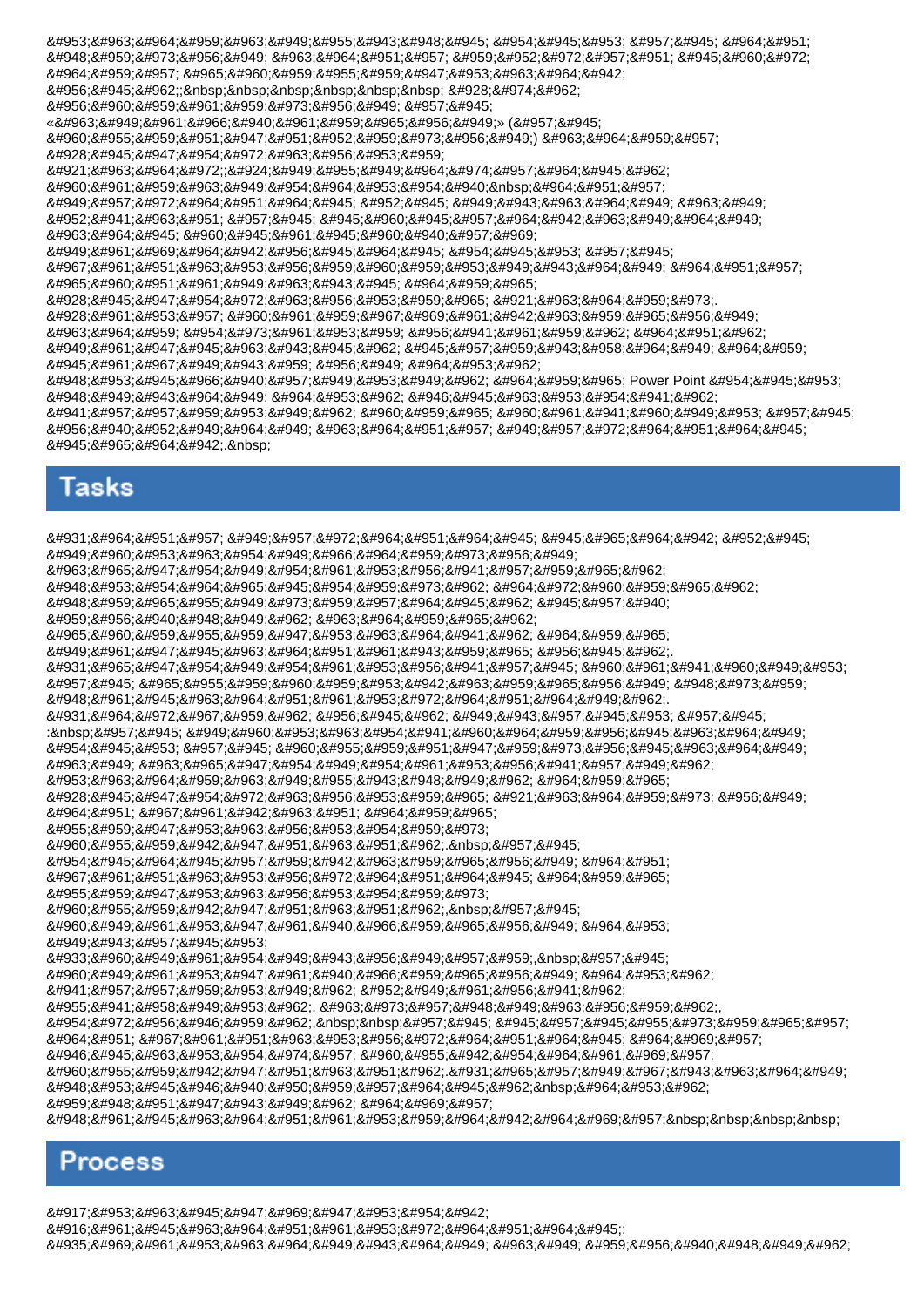8#964;8#969;8#957; 8#948;8#973;8#959; 8#945;8#964;8#972;8#956;8#969;8#957; 8#917;8#960;8#953;8#963;8#954;8#949;8#966;8#964;8#949;8#943;8#964;8#949;8#964;8#951;8#957; 8#953;8#963;8#964;8#959;8#963;8#949;8#955;8#943;8#948;8#945; «8#917;8#960;8#953;8#963;8#964;8#942;8#956;8#951; και Τεχνολογία» του 8#948;8#953;8#954;8#964;8#965;8#945;8#954;8#959;8#973;8#964;8#972;8#960;8#959;8#965;8#964;8#959;8#965; Κέντρου Διάδοσης Επιστημών και Μουσείου 8#932;8#949;8#967;8#957;8#959;8#955;8#959;8#947;8#943;8#945;8#962; 8#960;8#955;8#951;8#954;8#964;8#961;8#959;8#955;8#959;8#947;8#974;8#957;8#964;8#945;8#962; 8#963;8#964;8#951;8#957;8#956;8#960;8#940;8#961;8#945;  $&4948;&4953;&4949;&4965;&4952;&4973;&4957;&4963;&4949;&4969;&4957;$  www.tmth.edu.gr/el/kiosks.html Επιλέξτε από τα  $84952;84941;84956;84945;84964;84945;84964;84965;84962;E84960;84953;84963;84963;84964;84942;84956;84949;84962;E84962;$ 8#932;8#949;8#967;8#957;8#959;8#955;8#959;8#947;8#943;8#945;/8#964;8#951;8#955;8#949;8#960;8#953;8#954;8#959;8#9 53;νωνίες . Εξερελνήστε 8#964;8#953;8#962; 8#956;8#953;8#954;8#961;8#941;8#962; 8#953;8#963;8#964;8#959;8#961;8#943;8#949;8#962; 8#947;8#953;8#945; 8#964;8#953;8#962; 8#964;8#951;8#955;8#949;8#960;8#953;8#954;8#959;8#953;8#957;8#969;8#967;8#943;8#949;8#962;8#954;8#945;8#953; 8#947;8#961;8#940;8#968;8#964;8#949; 8#956;8#943;8#945; 8#963;8#973;8#957;8#964;8#959;8#956;8#951; 8#960; ε ρ ί λ η ψ η 8#960;8#949;8#961;8#953;8#947;8#961;8#940;8#966;8#959;8#957;8#964;8#945;8#962; 8#945;8#965;8#964:8#940: 8#960;8#959;8#965;8#948;8#953;8#945;8#946;8#940;8#963;8#945;8#964;8#949; 8#928;8#945;8#961;8#959;8#965;8#963;8#953;8#940;8#963;8#964;8#949; 8#964;8#953;8#962; 8#960;8#949;8#961;8#953;8#955;8#942;8#968;8#949;8#953;8#962; 8#963;8#945;8#962; 8#963;8#964;8#951;8#957; 8#964;8#940;8#958;8#951;8#954;8#945;8#953;8#963;8#965;8#947;8#954;8#961;8#943;8#957;8#949;8#964;8#941; 8#964;ις με αυτές των άλλων μαθητών. Υπάρχουν 8#948;8#953;8#945;8#966;8#959;8#961;8#941;8#962;8#963;8#964;8#953;8#962; 8#960;8#949;8#961;8#953;8#955;8#942;8#968;8#949;8#953;8#962;8#964;8#969;8#957; 8#963;8#965;8#956;8#956;8#945;8#952;8#951;8#964;8#974;8#957; 8#963;8#945;8#962;; 8#913;8#957; 8#957;8#945;8#953; συζητήστε στην τάξη 8#964;8#953;8#962; 8#945;8#953;8#964;8#943;8#949;8#962; 8#964;8#969;8#957; 8#948;8#953;8#945;8#966;8#959;8#961;8#974;8#957; (8#960;8#953;8#952;8#945;8#957;8#972;8#957; 8#947; & #953; & #945; & #964; & #943; & #959; & #954; & #940; & #952; & #949; συμμαθητής σας 8#949;8#960;8#941;8#955;8#949;8#958;8#949;8#948;8#965;8#945;8#966;8#959;8#961;8#949;8#964;8#953;8#954;8#942;  $&4948;&4953;&4945;&4948;&4961;&4959;&4956;&4942;&4963;&4964;&4951;&4957;&4954;&49544;&49544;&49544;&49544;&49544;&49544;&49544;&49544;&49544;&49544;&49544;&49544;&49544;&49544;&49544;&49544;&49544;&49544;&49544;&49544;&49$ 8#949;8#958;8#949;8#961;8#949;8#973;8#957;8#951;8#963;8#951; 8#960;8#959;8#965;  $8#941;8#954;8#945;8#957;8#949;$   $0.8$ nbsp; $8#916;8#961;8#945;8#963;8#964;8#951;8#961;8#953;8#964;8#964;8#951;84964;84953$ 45; 2. Η δραστηριότητα  $8#945;8#965;8#964;8#942;8#949;8#943;8#957;8#945;8#953;8#948;8#948;8#945;8#945;8#943;8#949;8#961;8#945;$ 8#963;8#951;8#956;8#945;8#957;8#964;8#953;8#954;8#942; 8#963;8#949; 8#956;8#943;8#945;  $8#963;8#949;8#963;8#963;8#956;8#959;8#947;8#949;8#957;8#942;8#967;8#961;8#961;8#945;8#972;8#960;8#969;8#962;$  $8#951; 8#917; 8#955; 8#955; 8#940; 8#948; 8#945; 8#935; 8#969; 8#961; 8#953; 8#963; 8#964; 8#949; 8#943; 8#964; 8#949; 8nbsp;$ 8#963;8#949; 8#959;8#956;8#940;8#948;8#949;8#962; 8#954;8#945;8#953; ξεκινήστε την αποστολή σας. Επισκεφτείτε 8#964;8#959;8#965;8#962;8#960;8#945;8#961;8#945;8#954;8#940;8#964;8#969; 8#948;8#953;8#954;8#964;8#965;8#945;8#954;8#959;8#973;8#962;8#964;8#972;8#960;8#959;8#965;8#962; 8#947;8#953;8#945; 8#957;8#945; 8#949;8#957;8#951;8#956;8#949;8#961;8#969;8#952;8#949;8#943;8#964;8#949; 8#947;8#953;8#945; 8#964;8#959;8#965;8#962; σεισμούς:§ 8#927;8#948;8#951;8#947;8#943;8#949;8#962;8#928;8#961;8#959;8#963;8#964;8#945;8#963;8#943;8#945;8#962; του Πολίτη από Σεισμούς: www.civilprotection.gr § 8#927;8#961;8#947;8#945;8#957;8#953;8#963;8#956;8#972;8#962; 8#913;8#957;8#964;8#953;8#963;8#949;8#953;8#963;8#956;8#953;8#954;8#959;8#973;  $84931;84967;84949;84948;84953;84945;84963;84956;84959;84973;84954;84945;84953;$ Προστασίας: http://kids.oasp.gr Στόχος σας να 8#963;8#965;8#947;8#954;8#949;8#957;8#964;8#961;8#974;8#963;8#949;8#964;8#949; 8#960;8#955;8#951;8#961;8#959;8#966;8#959;8#961;8#943;8#949;8#962; 8#947;8#953;8#945; 8#964;8#959;8#965;8#962; 8#963;8#949;8#953;8#963;8#956;8#959;8#973;8#962; 8#954;8#945;8#953; 8#957;8#945; 8#964;8#953;8#962; 8#960;8#945;8#961;8#959;8#965;8#963;8#953;8#940;8#963;8#949;8#964;8#949; 8#963;8#964;8#951;8#957; 8#964;8#940;8#958;8#951;. 8#915;8#953;8#945; 8#964;8#959; 8#963;8#954;8#959;8#960;8#972; 8#945;8#965;8#964;8#972; 8#963;8#965;8#956;8#960;8#955;8#951;8#961;8#974;8#963;8#964;8#949; 8#964;8#945; 8#966;8#973;8#955;8#955;8#945; εργασίας.

#### Evaluation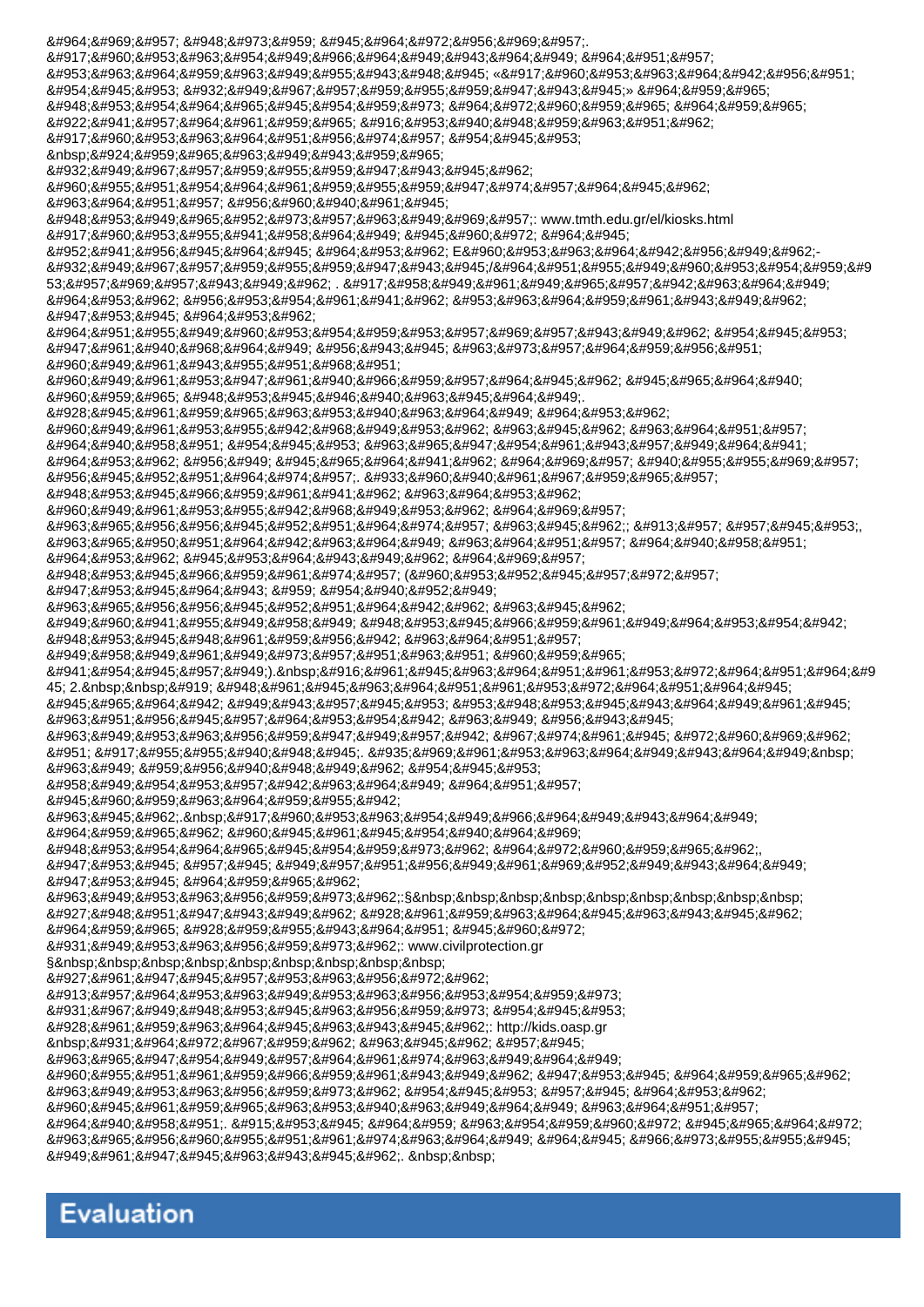Για την αξιολόγηση 84963;8#945;8#962;8#952;8#945;8#960;8#961;8#959;8#963;8#956;8#949;8#964;8#961;8#951;8#952;8#949;8#943;8#919; 8#963;8#965;8#956;8#949;8#964;8#959;8#967;8#942;8#963;8#945;8#962;8#963;8#964;8#953;8#962; 84948;8#961;8#945;8#963;8#964;8#951;8#961;8#953;8#972;8#964;8#951;8#964;8#949;8#962;8#919; 8#963;8#965;8#957;8#949;8#961;8#947;8#945;8#963;8#945;8#963;8#945;8#962;8#956;8#949;  $8#940;8#955;8#945;8nbsp$ ;  $8#956;8#941;8#955;8#951$ ;  $8#964;8#951;8#962$ ;  $8#959;8#956;8#940;8#940;8#945;8#962$ ; σας.Η ολοκληρωμένη &#963:&#965:&#956:&#960:&#955:&#942:&#961:&#969:&#963:&#951: &#964:&#969:&#957: φύλλων 8#948;8#961;8#945;8#963;8#964;8#951;8#961;8#953;8#959;8#964;8#942;8#964;8#969;8#957;8#919; 8#959;8#961;8#952;8#942;8#963;8#965;8#956;8#960;8#955;8#942;8#961;8#969;8#963;8#951;8#964;8#959;8#965; &#964:&#949:&#955:&#953:&#954:&#959:&#973: &#966:&#973:&#955:&#959:&#965:&nbsp:  $84945;84958;84953;84959;84955;84972;84947;84951;84963;84951;84962;84924;84949;84964;84940;84964;849564;84959;$ &#964:&#941:&#955:&#959:&#962: &#964:&#969:&#957: 8#948; 8#961; 8#945; 8#963; 8#964; 8#951; 8#961; 8#953; 8#959; 8#964; 8#964; 8#964; 8#969; 8#957; 8#960;8#961;8#941;8#960;8#949;8#953;8#957;8#945;8#949;8#903;8#963;8#964;8#949;8#963;8#949; θέση 8#957;8#945;:8#935;8#961;8#951;8#963;8#953;8#956;8#959;8#960;8#959;8#953;8#949;8#943;8#964;8#945;8#953; 8#941;8#957;8#945;8#960;8#961;8#972;8#947;8#961;8#945;8#956;8#956;8#945; 8#960;8#955;8#959;8#942;8#947;8#951;8#963;8#951;8#962;8#947;8#953;8#945;8#957;8#945; 8#960;8#955;8#959;8#951;8#947;8#949;8#943;8#963;8#964;8#949;8#963;8#964;8#945; 8#948;8#953;8#945;8#952;8#941;8#963;8#953;8#956;8#945; 8#965:8#960:8#949:8#961:8#954:8#949:8#943:8#956:8#949:8#957:8#945:8#964:8#959:8#965: 8#928;8#945;8#947;8#954;8#959;8#963;8#956;8#943;8#959;8#965; 8#921;8#963;8#964;8#959;8#973;8#925;8#945; 8#960;8#949;8#961;8#953;8#947;8#961;8#940;8#966;8#949;8#964;8#945;8#953;8#964;8#953;

είναι ένα

8#965;8#960;8#949;8#961;8#954;8#949;8#943;8#956;8#949;8#957;8#959; 8#954;8#945;8#953; 8#960;8#959;8#953;8#945; 8#964; α β α σ ι κ ά τ ο υ

8#963:8#964:8#959:8#953:8#967:8#949:8#943:8#945:

| Category and Score                                              | Beginning 1                                                                                                                                                                                                                                                                               | Developing 2                                                                                                                                 | Very Good 3                                                                            | Exemplary 4                                                                                                                                                                                                                                                                                        | Score |  |
|-----------------------------------------------------------------|-------------------------------------------------------------------------------------------------------------------------------------------------------------------------------------------------------------------------------------------------------------------------------------------|----------------------------------------------------------------------------------------------------------------------------------------------|----------------------------------------------------------------------------------------|----------------------------------------------------------------------------------------------------------------------------------------------------------------------------------------------------------------------------------------------------------------------------------------------------|-------|--|
|                                                                 |                                                                                                                                                                                                                                                                                           |                                                                                                                                              |                                                                                        |                                                                                                                                                                                                                                                                                                    | %35   |  |
| A°A«A-AžA£A§A3A§A2                                              | ÊáÃ′áÃ-üçêç Ã′ <del>Ă§Ã¥Ã</del> ¡ úåñéãñܶ <b>Ã*õ</b> ú¥ñéãñܶÃ*õú屩㱜¶Ã*õú <i>Ã</i> ¥Ã <del>®</del> éãñܶ <i>Ñ</i> *ÃyÃ- úÃ'ͤ<br>÷ñçêéìüôçà 'ÃÃçÃ- ÕÃ-Ã-èéá ô§ <b>Āª</b> Ã¡Ã´Ā¯Ã-ìÜæôĀÑ ĀæålĀ.<br>ôïõ ëïãéêìÃ@Ă <del>ÃÃ</del> Õ@¥Ã½Ã¨ÃµÃ-êçê  äéÜöïñá<br>åßÃ-áé éêôïê <b>Ą¥Ã®Ã®XäžÄ£</b> §êçê | Õá ðåñéãñÜöðÃ <b>⊭Ã</b> =ãÃ@Üììáà Ĵî ëïÞãçúë<br>Ă-Ă¡ Ă°Ă¥Ä±Ă©Ă£Ä±ÃœÃ¶Ã <sup>-</sup> õÃ- ôá<br>êÃ <sup>−</sup> éÃ-Ü ôÃ <sup>−</sup> õê êçìåßá | LëÃ-ãéêìéêü                                                                            | âñßêêÃ <sup>−</sup> Ã-ôáé<br>áðïèçêåõìÃ∙Ã∤åê ïé<br>éêôïêåëßäåê úïõ<br><del>å</del> ðéêêåðôüìáêôå                                                                                                                                                                                                   |       |  |
|                                                                 | ÕåñéãñáöÞ Ã îá ðåñéãñܶÕõúëĀ@Ŷ§Ã£Ã¯Ã¼Ã-ŴÕéåÃ-ôÃ־ðßæïÃŲÃëÃ۞Ã₹ôáêåõÃФ®&Ő5ŵÃ-<br><u>åßÃ-áé Ã•Ā°Ã¥Ã±ÃªĀ¥Ã¥ÂXÃÃ¥AĀ¥Ã«Õ¨ĀµĀ°Ã¥Ã±Ã¶Â¥ĂÃ¥ĀĂÄÂŴŌ¥ĀŢÃŢÃ™Ā¥Ā∫Ā۞ĀŸŔĀ¶Ā™Ā±Ã•Āº áÃ-ĀoÕÃ<del>Ã&amp;SÃ≚</del>?ĀʿĄ¥Ãº</u>                                                                                   |                                                                                                                                              | ¤©¡¤±¯¬Â∙º ª <mark>Ą¥À¥¥`#`</mark> @`A¡Â±Â¡Â¤Â¯ÂªÂ© <mark>Ą¡Ă®Ā</mark> %Ä¯ÂžÂ£ÂŞÂªÂŞÂº | õðåñêåßìåÃ- <mark>Ã</mark> ĂªÃ¥ÃŸÃ¬Ã¥Ã-Ã <sup>~</sup> êáé  õðåñêåéìÕÃ-úÃ-úÃ <sup>−</sup> úÃ<br>õðåñêåßìåÃ-ÃåðéêêÕðÃ′ïÃ-Ã'áé                                                                                                                                                                        |       |  |
| ëÕîåéê,<br>êýÃ-äåêìïê,<br>AªÄ¼Ä¬Ä¢Ä <sup>-</sup> Ä <sup>2</sup> | ÕåñéãñáöÞ Ã ÃÃÃá ðåñéãñܶÕõåÃ-ôÃ`ðßæÃ~ÃyÅðëèçãïýÃ- <b>Ă ʿĀŗÃ</b> ©Ãº åñéãñܶ <del>Ñ</del> ≈ŽţµÃ- úÆõ<br>ÕÃ-Ã-Ã-éêÃ- èåñÃ <b>∽Ã*î</b> ê âáêîêÕê<br>ÕÃ-Ã-Ã <sup>-</sup> éåê ôÃ <sup>-</sup> õ                                                                                                 | âáêéêÜ<br>êå ìßá éêôïêåëßäá                                                                                                                  | ÷áñáêôçñéêÃ∤Ã۞åÜìþÃ- ëÃ●îå <b>ö</b> Ã-þæe ðÃ-õ                                         | ้   ìå ôç âïÞèåÃФÃ <del>Ñ</del> ¬Ã¥Ã´Ã¡Ã¢Ã¡ÃŸÃ-Ã <sup>−</sup> õÃ- êÜèå<br>ӐµӐ°Ӑ¥Ӓ±ӐªӐ¥Ӑ©Ӑ¬Ӑ∙Ӑ-Ӑ҇Ѫ҉ӀѦ҇҃҄҄᠆Ӑµ <i>Ӑ</i> ӌӐ°Ӑ¥Ӑ±ӐªӐ¥Ӑ©Ӑ <del>ӐӐ҈ѼѬ҈</del> Ѭ҄҉Ѩ҄ӟӐ¥Ӑ«ӐŸӐ¤Ӑ¥Ӑ҉Ҹ҇҂҇ѦӬѦ҃ӭѼѺѦ҃¬Ӑ҃ <sup>∽</sup> Ӑ҃ӬѦ҃ӮѦ҇҅ӠӒ҂Ѧ҄µӐ°Ӑ<br>¥Â±Â <sup>3</sup> µÂ-¤Â∙Â <sup>3</sup> ¬Â <sup>−</sup> µÂ <sup>2</sup> |       |  |
|                                                                 |                                                                                                                                                                                                                                                                                           |                                                                                                                                              |                                                                                        | <b>Total Score</b>                                                                                                                                                                                                                                                                                 | %100  |  |

# Conclusion

Ο Πα&qamma;κόσμιος &lota;στός (World Wide Web-WWW) & epsilon: & #943: & nu: & alpha: & iota: & pi: & iota: & omicron:

δημοφιλής υπηρεσία

&tau:&omicron:υ &Delta:&iota:&alpha:&delta:&iota:&kappa:&tau:&#973:&omicron:υ, &pi:&omicron:υ

μας επιτρέπει με

ιδιαίτερα εύκολο

τρόπο να έχουμε

&pi:&rho:&#972:&sigma:&beta:&alpha:&sigma:&eta: &sigma:&epsilon: &kappa:&#940:&theta:&epsilon:

είδους πληροφορίες. Αποτελείται από μια

τεράστια συλλογή ηλεκτρονικών

εγγράφων από όλο τον κόσμο, τις

ιστοσελίδες, που βρίσκονται

αποθηκευμένες σε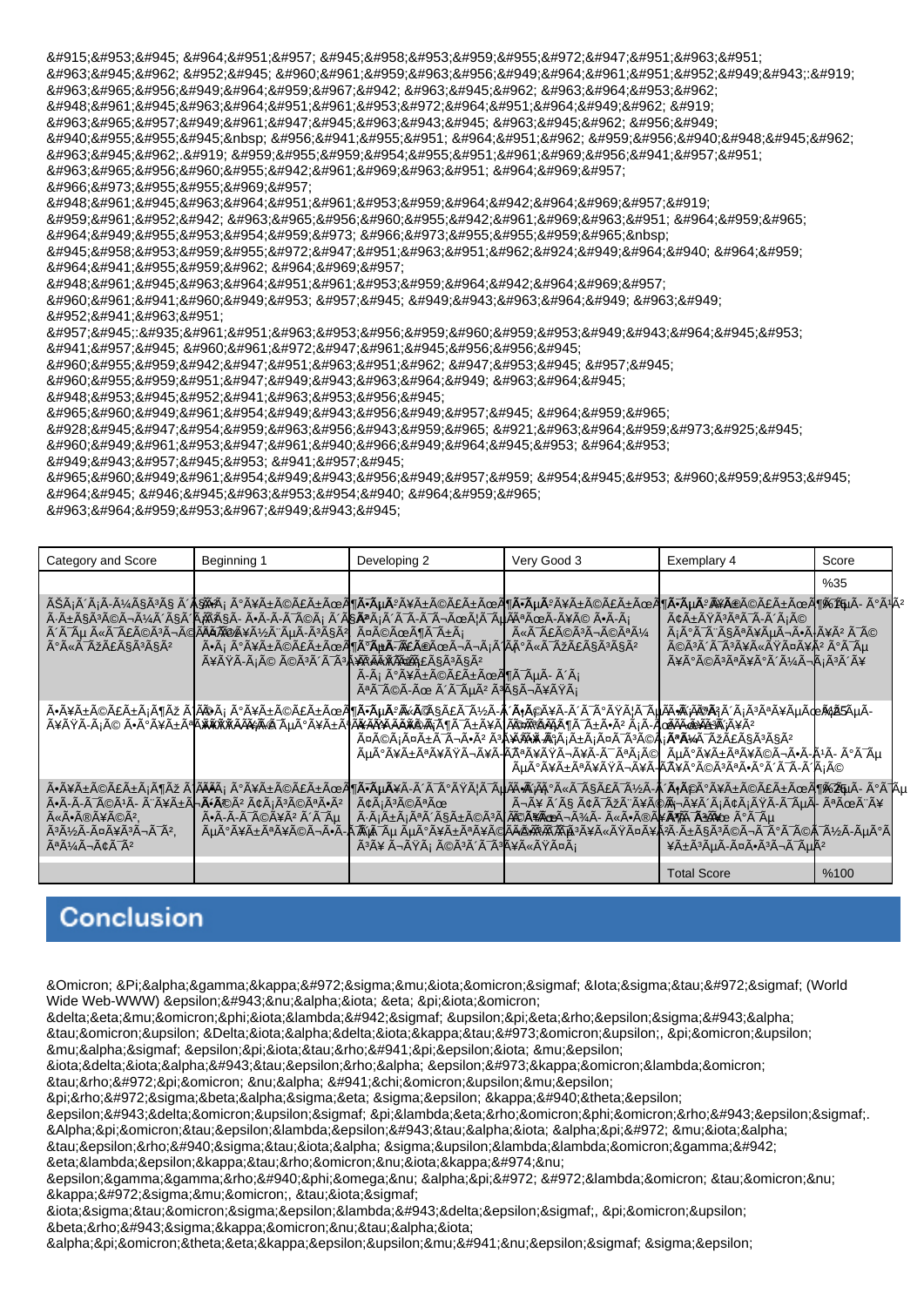υπολογιστές του Διαδικτύου. Οι ιστοσελίδες είναι όλες συνδεδεμένες μεταξύ τους σε μορφή Υπερκειμένου, ώστε να μπορούμε να μεταφερόμαστε από τη μία στην άλλη με τη βοήθεια του ποντικιού. Η δομή του υπερκειμένου μας δίνει τη δυνατότητα να επιλέγουμε το μονοπάτι ανάγνωσης &pi:&omicron:&upsilon: &theta:&alpha: ακολουθήσουμε ανάλογα με το ενδιαφέρον μας και τις πληροφορίες που ψάχνουμε να βρούμε. Για να μπορέσουμε να πλοηγηθούμε στον κόσμο του Παγκόσμιου &lota;στού και να δούμε το περιεχόμενο των ιστοσελίδων στην οθόνη του &upsilon:&pi:&omicron:&lambda:&omicron:&gamma:&iota:&sigma:&tau:ή &mu:&alpha:ς, χρειαζόμαστε ένα Λ ο γ ι σ μ ι κ ό Πλοήγησης ή Φυλλομετρητή (Browser). Κατά την πλοήγηση μ α ς, ό μ ω ς, σ τ ο ν &Pi:&alpha:&gamma:&kappa:&#972:&sigma:&mu:&jota:&omicron: &lota:&sigma:&tau:&#972: &pi:&rho:&#941:&pi:&epsilon:&jota: να είμαστε ιδιαίτερα προσεκτικοί. Όλες οι ιστοσελίδες δεν είναι αξιόπιστες. Οποιοσδήποτε μπορεί ν α δ η μ ο σ ι ε ύ σ ε ι οτιδήποτε στο Διαδίκτυο. Αξιολογείστε τις πληροφορίες που βρίσκετε και μην ξεχνάτε το αρχικό θέμα, για το οποίο ξεκινήσατε την πλοήγησή σας. Ερωτήσεις ΑυτοαξιολόγησηςΤι είναι ο Παγκόσμιος &lota;στός;Τι είναι το Υ&ppsilon;ρκείμενο;Ποιες &epsilon:ίναι οι διαφορές ανάμεσα στο υπερκείμενο και το παραδοσιακό κείμενο; Πώς ονομάζεται το λογισμικό που μας επιτρέπει να περιηγούμαστε ανάμεσα σε ιστοσελίδες;ΑΣΚΗΣΗ Επιλέξτε την κατάλληλη λέξη, για να συμπληρώσετε τα κενά στις παρακάτω προτάσεις:Θερμή λέξη, γέφυρα, δικτυακός τόπος, ιστοσελίδα,

κόμβος, ποντίκι,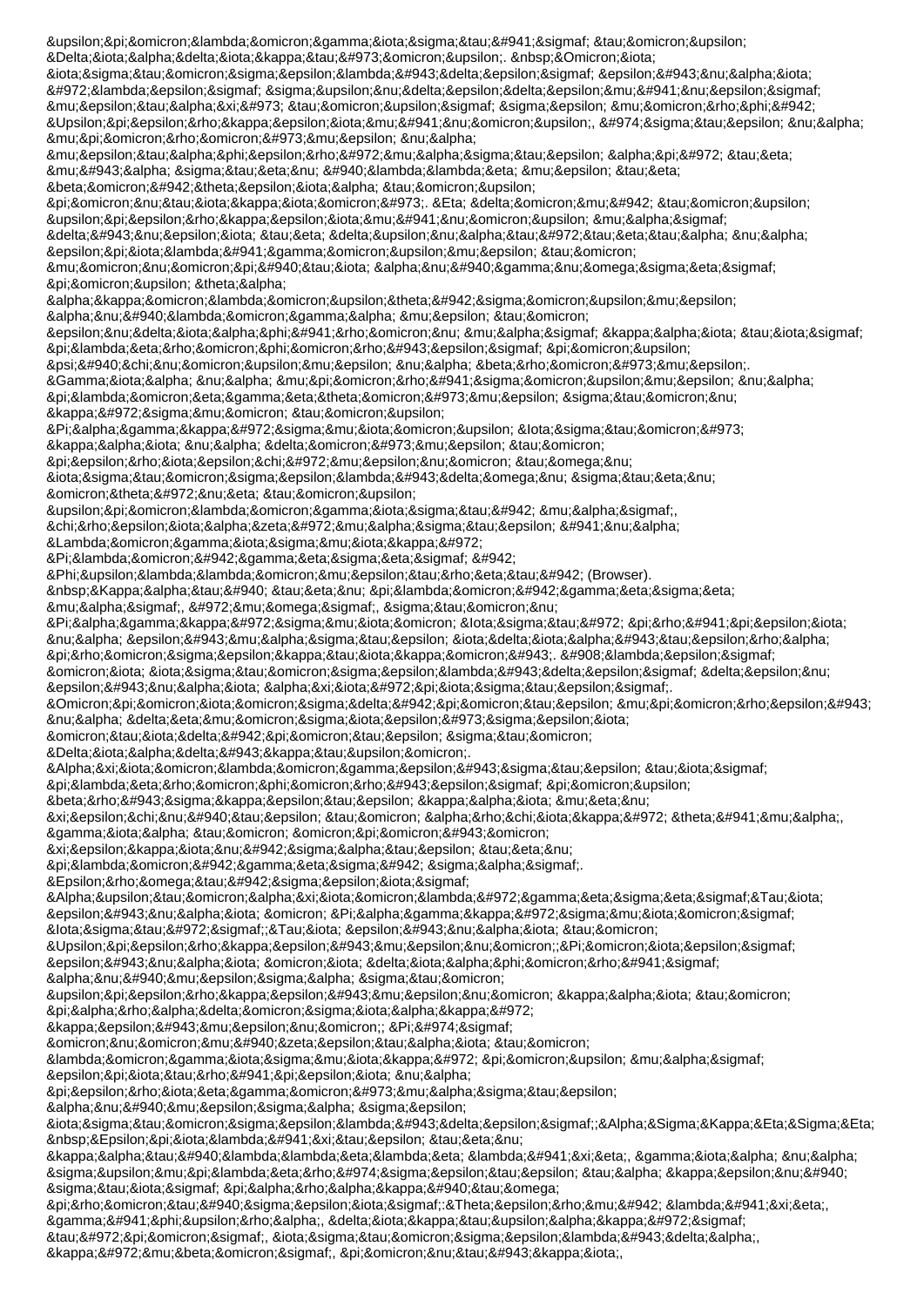πλοήγηση, Λογισμικό Πλοήγησης

(&Phi:&upsilon:&lambda:&lambda:&omicron:&mu:&epsilon:&tau:&rho:&eta:&tau:&#942:&sigmaf:),

πρόγραμμα διαχείρισης αλληλογραφίας,

σύνδεσμος,

συνδετική λέξ&eta:.&Omicron:

Παγκόσμιος &lota;στός

αποτελείται από ένα

πλήθος ηλεκτρονικών εγγράφων που

ονομάζονται

…………………..Η περιήγηση

του υπερκειμένου

γίνεται με τη βοήθεια &tau:&omicron:&upsilon: &hellip:&hellip:&hellip:&hellip:

επιλέγοντας

κατάλληλες…………

..&hellip:&hellip:&hellip:. &pi:&omicron:&upsilon: &beta:&rho:&#943:&sigma:&kappa:&omicron:&nu:&tau:&alpha:&iota:

διάσπαρτες μέσα στο

κείμενο και οδηγούν σ ε ά λ λ α σ χ ε τ ι κ ά

κείμενα.Τα κείμενα

των ιστοσελίδων

συνδέονται μεταξύ

τους με ……………, …,

γεγονός που

επιτρέπει στο χρήστη να κινείται από τον ένα

&kappa:&#972:&mu:&beta:&omicron: &sigma:&tau:&omicron:&nu: &#940:&lambda:&lambda:&omicron:, &Eta:

μετακίνηση από κόμβο σ ε κ ό μ β ο

ακολουθώντας

κάποιους

συνδέσμους

αναφέρεται

ως……………………………Για ν α π ε ρ ι η γ η θ ο ύ μ ε

ανάμεσα στα κείμενα

των ιστοσελίδων,

πρέπει να έχουμε

εγκαταστήσει στον

υπολογιστή μας

ένα…………………………………………………Τα

στοιχειώδη κείμενα

ενός υπερκειμένου

ονομάζονται………………..Έ&nu ;α σύνολο

ιστοσελίδων, που ανήκει σε κάποιο

οργανισμό

ονομάζεται …… .......

## **Teacher Page**

Δεν αποτελεί στόχο του μαθήματος η

στείρα απομνημόνευση και απαρίθμηση των

εννοιών που

αναπτύσσονται. Επίσης δεν αποτελεί στόχο η λεπτομερής

περιγραφή όλων των

λ ε ι τ ο υ ρ γ ι ώ ν τ ο υ

&phi:&upsilon:&lambda:&lambda:&omicron:&mu:&epsilon:&tau:&rho:&eta:&tau:ή (browser). &Omicron:&iota:

μαθητές μέσα από

δραστηριότητες

ανακαλύπτουν τον

&Pi:&alpha:&gamma:&kappa:ό&sigma:μ&iota:&omicron: &lota:&sigma:&tau:ό &kappa:&alpha:&iota: &tau:&omicron: Λ & omicron; & gamma; & iota; & sigma; & mu; & iota; & kappa; & #972;

Πλοήγησης.

Παράλληλα κατανοούν τις βασικές έννοιες